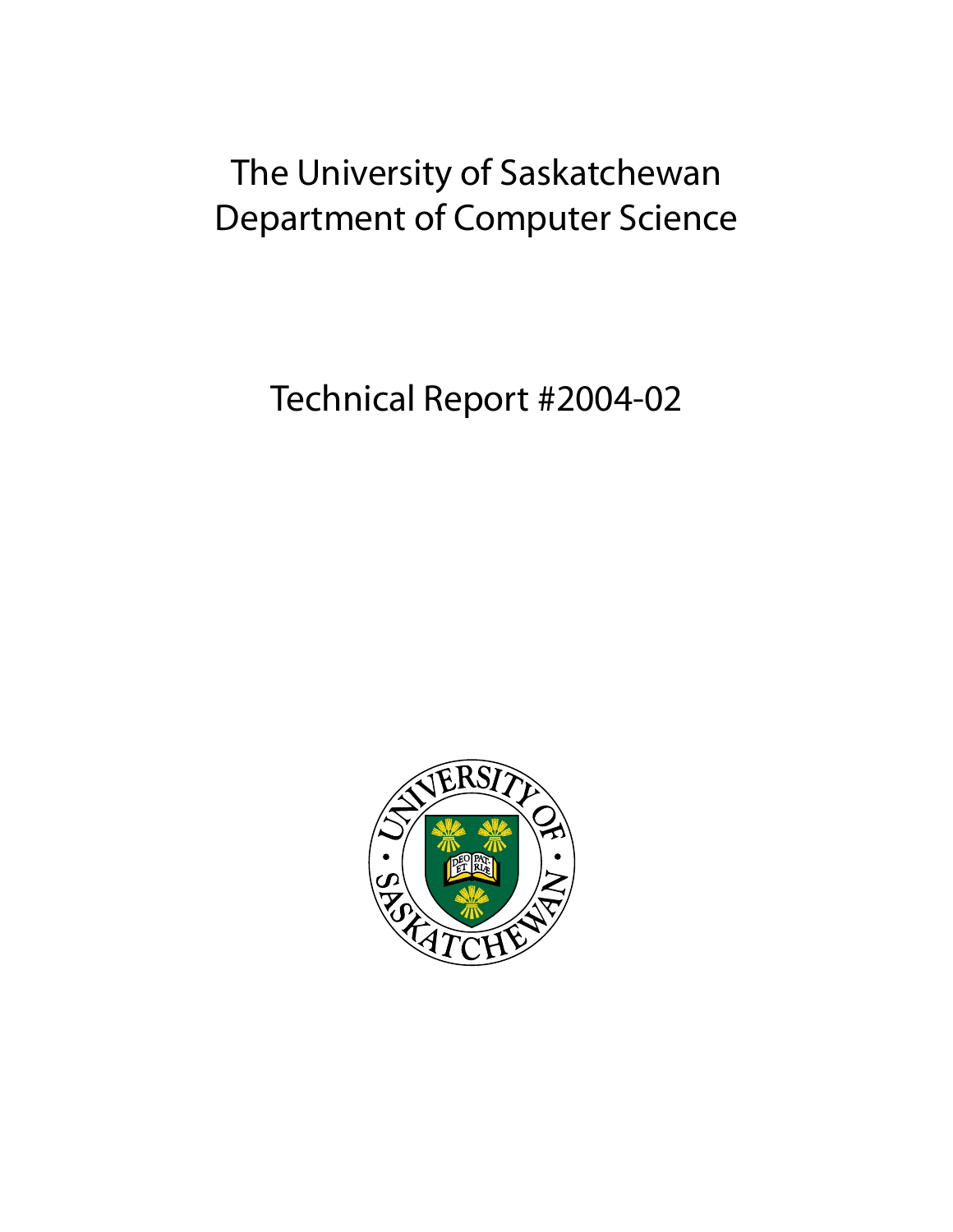## **The Common Accessibility Profile**

Jim Carter, David Fourney Department of Computer Science University of Saskatchewan

### ABSTRACT

Potential users of Assistive Technologies (AT) have little assistance in AT selection and support. This paper develops the concept of a Common Accessibility Profile (CAP) which can be used as the basis for selecting and supporting computer-related ATs. The CAP is based on a user-AT-system model focusing on improving accessibility to the interactions between users and systems. The CAP provides a basis for identifying and dealing with accessibility issues in a standardized manner across multiple platforms. CAPs can readily be developed for existing systems and ATs and can be custom developed for specific users and environments. The CAP can be applied to the selection and management of ATs.

### Keywords

accessibility, assistive technology, common accessibility profile, universal access, usability

### 1. INTRODUCTION

Potential users of Assistive Technologies (AT) need an accessible tool to help select the AT(s) most suitable for their individual needs to create their own accessible computing experience. Existing tools that provide information relating to ATs for computers do not meet the requirements of many of their potential users. These tools rarely focus only on accessible computing, preferring to provide information on AT in general.

### 1.1 Consumers and their Advisors

A survey of the role of computer-based AT in Canadian postsecondary environments found that university and college service providers admit not being very knowledgeable about computer-related ATs used by students with disabilities [7]. A survey of elementary and secondary teachers found that many were unaware of the availability of ATs that could provide students with disabilities improved access to information technologies [5]. These findings raise the question of how these professionals can possibly help their clients/students.

Colleges and universities typically have a limited set of ATs for their students with disabilities on campus (e.g., screenreaders, adapted mice). This limitation in the amount and kinds of AT is at least partially due limitations in the knowledge of service providers [7].

There exists a lack of training in the use of AT for both postsecondary student consumers with disabilities and on-campus IT support personnel [7]. If the consumer does not know how to use existing ATs or even what is available, it is not likely that anyone else will either.

Among post-secondary students with disabilities, the survey found that although 95% of the 800 respondents use a

computer and 87% of these computer users use the Internet, only a quarter of the respondents currently use an AT with their computer. However half of the respondents reported a need for an AT. The main reasons for lacking an AT were: cost and lack of information [7].

Thus, there are at least two user groups concerned with access to AT: consumers and their advisors (i.e., service providers and teachers). However, both suffer from different types of lack of information.

To get this information, people need to access a computer but do not know what devices/software are available to create an accessible computing experience. In addition, the consumer who experiences a barrier in their computing environment, may not, because of this barrier, be able to fully access the electronic information available so as to relieve this barrier on their own. Many consumers must rely on advisors for assistance.

To best assist their client, advisors try to develop a full understanding of their client's needs. Even though advisors do not feel that they have a broad enough AT-related knowledge base to assist their clients, they can "easily" access on-line information. However, on-line information is highly decentralized and not well organized, thus advisors may not be able to find information relating to the available ATs that best meet the one client's specific computing needs.

Therefore, from a consumer's perspective: not only do you not know what is out there, but the people who you rely on to know what is out there may not know what is out there or be able to find what is out there.

### 1.2 AT Selection Resources

Currently, there are many on-line (e.g., [1, 16]) and print (e.g., [3]) resources of information about available ATs. This material is frequently organized by either disability or ability (e.g., [3, 17]). Among searchable electronic sources of AT information, some are focused on one theme (e.g., a focus on Microsoft Windows-compatible AT [16]) while others, although not focused on the computing environment, may provide better access to the available information such as a search engine or a product type catalogue (e.g., [1, 4]).

Microsoft's "Overview of Assistive Technology" [16] has a limited breadth oriented to Windows-only computing and provides no information about the technologies available for other platforms. In addition, it provides limited depth offering only a general list of types of available products; discussing, for example, screen readers in general without giving further specific information that may help the consumer.

Although *www.assistivetech.net* [4] provides an innovative approach in a wizard-like interface and offers information on many available ATs, not much attention is given to computing explicitly. Assistivetech.net offers a wide breadth of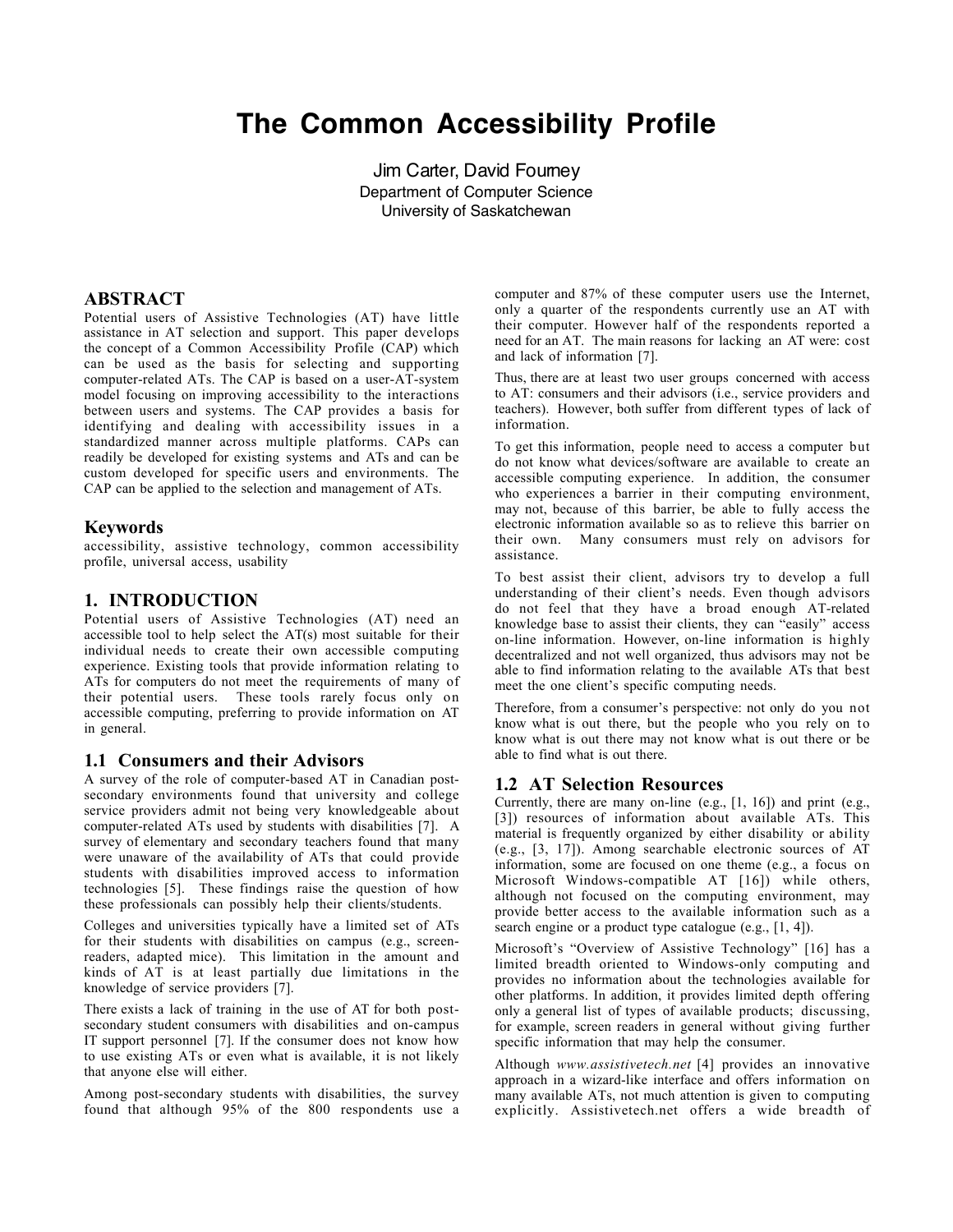information and is not focused to computing. This resource's limited depth touches many areas without details, for example not much information is given on low-tech (and possibly less expensive) solutions. However, the site does provide better access into their database of information than many others by providing multiple search mechanisms.

The Alliance for Technology Access (ATA) provides a comprehensive set of information about available computing ATs [3]. Using a question and answer format with possible answers presented in tables organized by ability, the reader can be pointed to a set of tools via cross-reference and thus traverse a "path of information" [3].

The ATA resource is highly specialized and is focused specifically to computing. There is information on both lowtech (e.g., anti-glare filters) and high-tech (e.g., touch screens) solutions. It has a good breadth of information. Its wide depth gives more detailed information on each solution.

Although it is available electronically, the ATA guide was originally published as a book. The electronic version is not very "browseable" as it is simply HTML-ized book pages. As the content was not reorganized when the on-line version of the book was made, it does not take advantage of the web's ability to browse content.

There are some problems with the ATA guide. First, since the information is not organized by disability, the ATA guide is not well presented for those persons who would prefer to search it based on "disability" rather than "capability". Second, this resource does not work as well for someone, such as an advisor, who is looking to purchase a tool and is interested in the various issues one solution solves compared to another because it is not clear if some solutions overlap. Finally, the "path of information" provided is so rigid that it can only be traveled in one direction. This further prevents readers from discovering other issues a particular solution might relieve.

### 1.3 The Need for a Standard Approach to AT

There is an increasing movement towards standardized information that can be used across multiple platforms (e.g., [2]). This paper develops the concept of a Common Accessibility Profile (CAP) that can be used as the basis for selecting ATs. If such a profile can be agreed upon, it also could be used to help manage the use of ATs by users and their systems.

### 2. ATs AND THE UARM

The "Universal Access Reference Model" (UARM), as illustrated in Figure 1, concentrates on the interactions between a user and a system [6].

Handicaps are anything that may interfere with the accessibility of interactions between users and systems. A handicap may have one or many sources among the system, user, interaction, and/or environment. This model is "blamefree," since overcoming any handicap is more important than attributing blame to the source of the handicap.

The figure uses a pipe metaphor to illustrate the flow of interactions between the user and the system and a valve metaphor to illustrate various levels of handicaps. A fully open valve represents the absence of a handicap. A fully closed valve represents being fully handicapped. Any other setting of



Figure 1. Universal Access Reference Model (UARM)

the valve represents being partially handicapped.

Essentially, an AT is a means of opening the valve. ATs reduce handicaps. While a consumer of an AT may not have a disability, there is some component of the interaction that is "handicapping" them. For example, one could attend a lecture where the speaker uses a language unknown to the listener. Since most people know at least one language, the listener may eventually come to know the language the presentation is given in, but is currently handicapped by not knowing the language at the present time. The listener's task of following the details of the presentation would not be possible without the use of a translator to bridge the interaction between the listener and the speaker. In this sense, the translator would be an AT.

In the computing world, AT can be realized through: alternative input devices (e.g., trackball, left-handed mouse, sip/puff systems), alternative output devices (e.g., voice, Braille display), accessible software (e.g., screen magnification software), and "Universal Design" (i.e., barrier-free design). Since the interaction is what is being handicapped, an accessible computing experience is realized by a reduction of this handicap.

The UARM was originally developed to identify areas requiring further accessibility guidance in international standards [6], but it is useful in outlining a user model applicable to an accessible computing experience. It can be evolved to explicitly show the role of AT within the user/system interaction.

### 2.1 Channels

Interaction is a two-way process involving a number of oneway messages. Users interact with a system to use the system; systems interact with a user to respond to user requests.

Accessibility is dependent on the message recipient's ability to receive, interpret, and create interactions. Accessibility may be increased using multiple messages transmitted via different media over different channels, in the hope that one or more messages will be received and interpreted. If the context of the recipient is known, the choice of channels can be limited to those that the recipient can access successfully [6].

The single valve, in Figure 1, is a simplification of what is really happening. Each channel is uniquely influenced and thus can have its own handicap. As Figure 2 shows, it is more correct to depict each channel as having its own valve.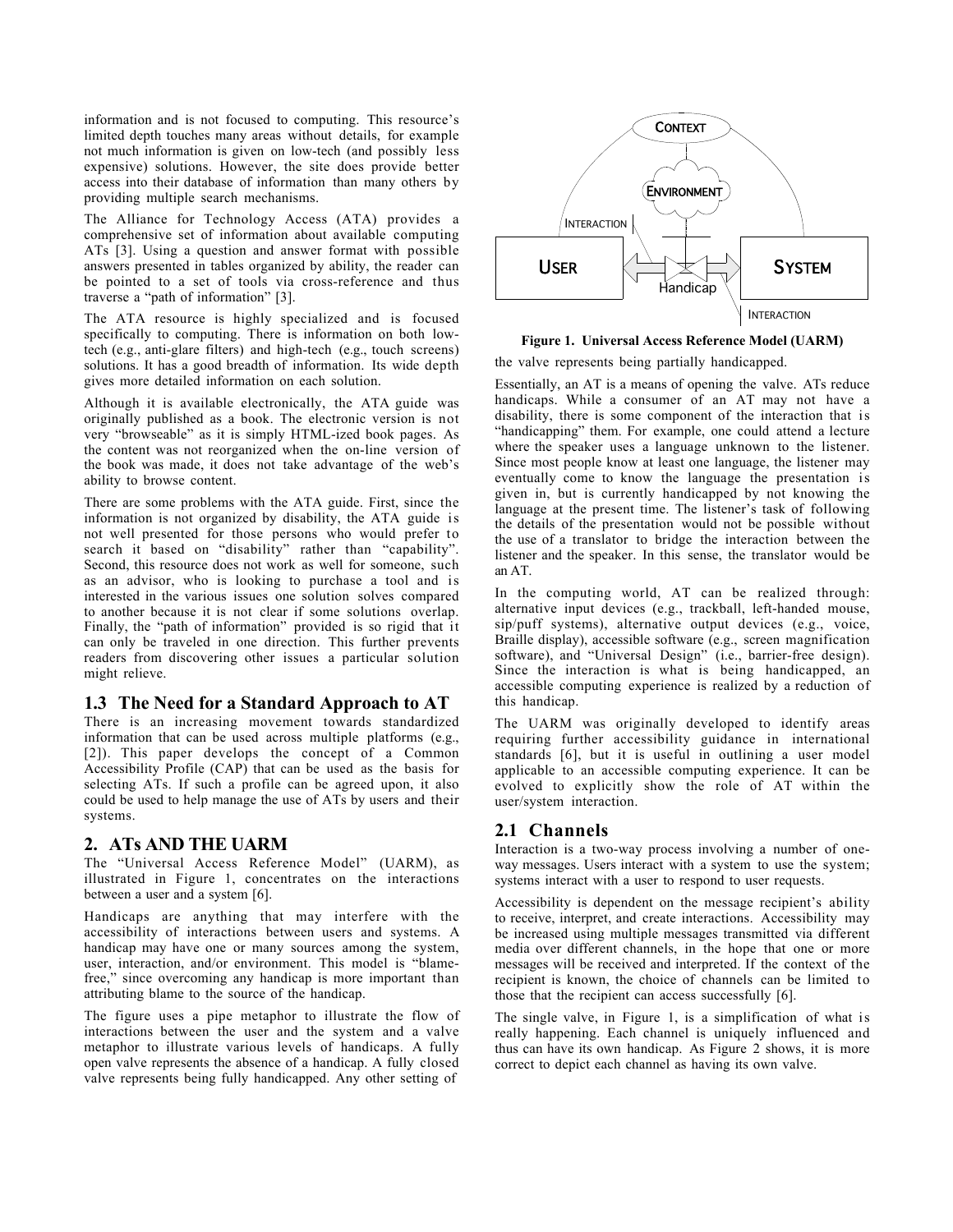

Figure 2. Media Channels and Handicaps

If, as Figure 2 suggests, each channel has its own handicap, then it is not unreasonable to suggest that each media type/channel may require its own AT to reduce or remove its handicap.

A channel is a function of media, style, content, and usability. The remainder of this subsection will discuss each of these four components.

#### *2.1.1 Media*

A medium is a form of presenting information to a user. Three basic media types – audio, still image, and moving image – may be classified on the basis of whether or not they are "realistic" (i.e., whether the medium would be perceived by a user as faithfully representing the natural world) [14]. They can be further classified on the basis of whether or not they are language-based.

ISO 14915-3 contains general guidelines on selecting media to ensure "compatibility with users understanding", appropriateness to "the characteristics of the user population", support of "user preferences", and consideration of "the context of use". However, it does not have any specific accessibility-oriented guidelines relating to: the general selection of media, the presentation of specific information types, or the use of specific media [6].

#### *2.1.2 Style*

Media render interactions that are based on particular dialogue styles. The ISO 9241 series contains guidance on a variety of dialogue techniques (menus [9], command languages [10], direct manipulations [11], and form fill-ins [12]) that form the basis for different styles of interaction. Natural language is an additional style that is becoming increasingly important. ISO 14915-2 Multimedia navigation and control [13] provides further information on controls and links that may be implemented via different styles.

#### *2.1.3 Content*

The actual content of an application can be composed of several different media-neutral types of information including: causal, conceptual, continuous action, descriptive, discrete action, event, physical, procedural, relationship, spatial, state, and value [14].

#### *2.1.4 Usability*

ISO 9241-11 defines usability as, "the extent to which a product can be used by specified users to achieve specified goals with effectiveness, efficiency, and satisfaction in a specified context of use." [8]. This composite of effectiveness, efficiency, and satisfaction describes how well a system does a task, how easily that task can be done, and how users feel about the process overall. In this context, the notions of effectiveness and efficiency are highly coupled.

Effectiveness relates the objectives of using the system to the precision and completeness that the objectives can be reached. It does not describe how the objectives were reached; only the degree they were reached [2]. Efficiency relates the degree of effectiveness realized to the amount of resources spent.

Satisfaction is the user's subjective response when using a system [2].

Handicaps directly influence a system's usability. The presence of a handicap and the degree it interferes with the channel will impact system effectiveness to the point that one's objective cannot be achieved.

### 2.2 Context

All interactions are interpreted in terms of the context of the receiver. Context is information already known by the user and/or system that can be used to create interactions and to interpret and/or fill-in gaps in the interactions that they receive [15]. The context(s) of a user and a system provide the skills and assumptions brought into the interaction between them (e.g., symbols/language and/or application knowledge). Where these assumptions agree, shared context is created. Where the assumptions of one party either conflicts with the assumptions of another or are not known to the other, a "gap" in the shared context is created. Where contextual gaps occur, further interactions making use of shared context or tools (such as ATs) are used to explicitly close the gap or clarify the original interaction.

As shown in Figure 1, context is used by a user and/or a system to interpret an interaction. If context necessary to interpret an interaction is not shared between a user and a system, then the interaction is handicapped. Context cannot help where the interaction is fully handicapped and no communication takes place, but it can help where interactions are partially handicapped.

Contexts may also hinder interactions if they are not suitable to the interaction. Where context is inappropriately assumed (e.g., idioms that are not shared and thus misinterpreted), it may lead to misassumptions. Where context is required but missing, its absence will handicap the interactions. The specific environment in which an interaction occurs can focus attention on specific contexts [6].

### 2.3 The System in Detail

Traditional, human-computer interaction models of software systems are often divided into three parts: a front-end interface, the processing logic, and a back-end database. Figure 3 shows how the UARM grows this basic structure by including a new part containing interaction components, which provide the basic elements of an accessible interface [6].



Figure 3. A Model of an Accessible System

Data may be stored for a variety of different purposes: application content, system context (i.e., the system's own context), environment context, and a representation of a user's context. These last two, while somewhat "optional," have a direct impact on improving the interactions between the user and the system. The user's context in particular is the target of AT.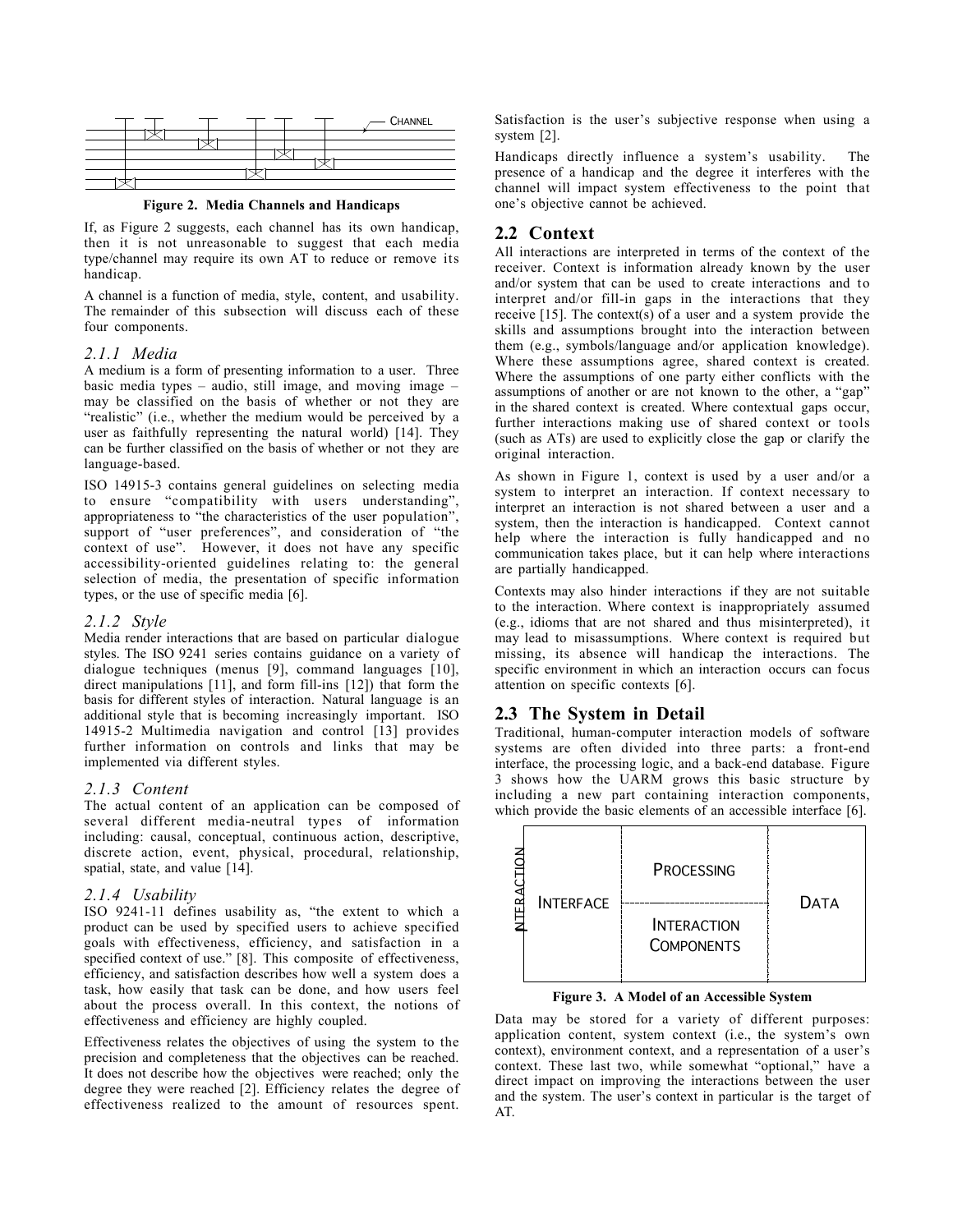The application content is the system's knowledge of the application domain and includes the data being used and the task being performed. It includes both the application logic the system uses and the data being used by the application for the user. A system's context knowledge includes information about available interaction styles and media types, and current system state. System context is used by the interaction components to define available interaction styles for the interface.

A system may maintain information about specialized contexts such as its environment context and a representation of the user's context. Environment context is information useful to the system in ubiquitous and mobile computing domains and outside the scope of this paper. A user's interaction and task abilities and preferences affect the channels that the user chooses to (or must) use to interact with a system [6]. The system's model of user context may contain an abstraction of these skills and preferences. It may be based on current or previous interactions with the user, and/or derived from an analysis of the user's chosen channels. It may assist the system in cooperating with the user to complete the task. Since the presence of ATs can help the system's current understanding of the user towards creating a more accessible interaction without changing the system, the user's context is one target of AT.

The system's interaction components provide the basic interaction styles and media to be used by the system's processing component to produce the system's interface. Each interaction style and/or type of media may be used any number of times as needed within the resulting interface [6]. By making use of standard interaction components it is easier to support accessibility needs through the use of ATs. Each interaction style and media type has its own accessibility issues that need to be taken into account. Interaction styles are rendered through media to produce the channels that the system interface provides to the user.

A system's interface instantiates the set of interaction styles being used (i.e., the set of channels actually provided by a system from which a user chooses). This interface provides the management needed to ensure that each user-selected channel cooperates with the others when providing the whole interface. It should create a synergy among the channels and restrict the presentation of mutually exclusive channels. This synergy can provide a means for the system to avoid giving the user so much information that they suffer cognitive overload.

### 3. EXPANDING THE UARM TO INCLUDE

### AT

 $\overline{a}$ 

Assistive technologies function to open the valve between systems and users, as illustrated in Figure 4. An AT serves as a proxy within the interaction between the user and the system by providing contexts compatible to each of the user and the system to perform the translation of specific media types/channels in each direction. For this reason, AT is not shaped as a box, but as a modified valve. It is hoped the AT becomes an invisible partner within the interaction<sup>1</sup>.



Figure 4. Assistive Technology in the UARM<sup>2</sup>

ATs can be analyzed in terms of their role as special cases of systems. An AT may combine the processing, data, and interaction components parts, as illustrated in Figure 5.



Figure 5. A Model of Assistive Technology

The data part is only present when the AT is "programmable" (i.e., software-based). Many hardware-based ATs do not use programmable data to control their operations. The stored data is used by the processing part to select appropriate interaction components.

The primary use of the processing part of the AT is to take the content received by one interface, transform the content, and then send the content to the opposite interface. This transformation is necessary to match the user's context with the system's capabilities and context.

The User-AT Interface is similar to the interface of a traditional system in that it involves a set of available channels from which a user chooses. The System-AT Interface is also like that of a traditional user in that it accesses a set of available channels provided by the system. The AT interaction components provide the basic styles and types of media that can be used by its processing part to instantiate the two interfaces. This set of components is core to how the given AT performs its transformation tasks. Each interaction style and/or media type may be used any number of times within the resulting interfaces.

### 3.1 AT Processing

 $\overline{a}$ 

AT have combinations and variations of two major processing modes each of which may be combined with others.

Pass-through mode allows a channel, whether it is listened to or not by the AT, to pass through the AT. Generally, the content of the channel would not be modified as it passes through. Since ATs typically specialize to a subset of all available channels, this is the mode that will influence all channels the AT is not interested in.

Transformation mode involves the AT listening to a channel. The AT then takes the content of the listened channel and transforms it into a new medium. The process used for

 $1$ <sup>1</sup> The user may know that an AT was connected to their system. However, the connection is seamless such that the user's experience of the system is similar to that of users who use no ATs and do not experience a handicapped interaction.

 $2^2$  For greater legibility, the effect of the environment, which impacts all three of the valves, is not displayed in Figure 4 as it was in Figure 1.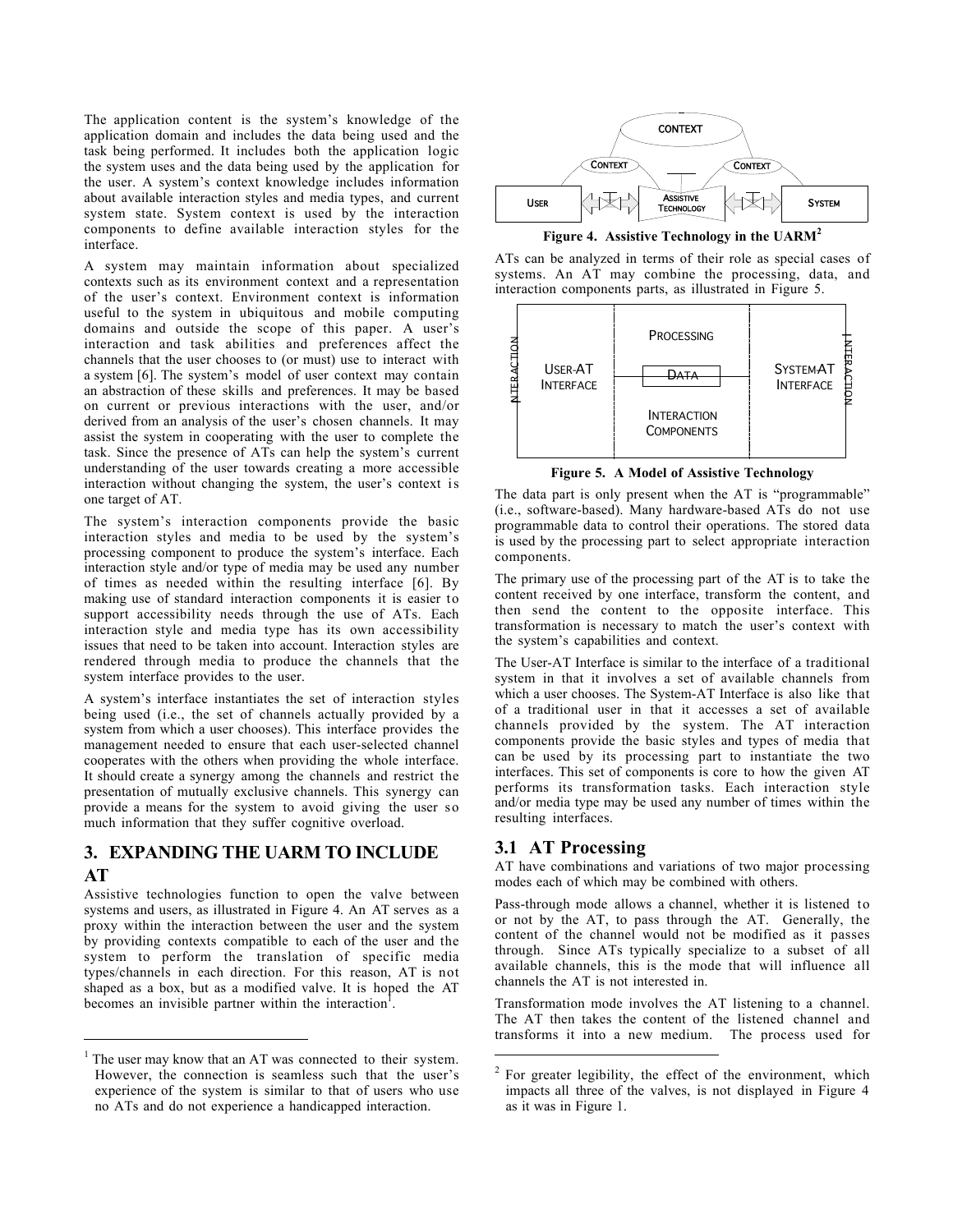transformation can be fixed, user-selectable, or usermodifiable. This newly transformed content is then passed on to the client through a new channel. The previous channel may be closed. However, when combined with pass-through mode, the client will receive both channels. An AT may choose one or more output channels to use for a given input channel. This choice may be automatically made by the AT or under user control.

Many hardware-based ATs perform automatic transformation of channel content as appropriate to their hardwired behavior. For example, a glare filter, an AT that reduces the amount of glare from environmental lighting that is reflected back to a user by a screen, has no intelligent features whatsoever.

User-controlled transformation allows the client to set the parameters or focus of any transformation. That is, a client may, through a set of transformation rules and/or preferences, influence how the AT is to perform the transformation of content. Such transformations are most easily performed by software-based or programmable ATs. For example, a screen reader with voice output may have several options that are set by its user such as the voice gender.

In the UARM, the function of the user's interface is to create, select, and manage the combination of channels (through the user's physical senses) that are used to interact with systems and ATs. The user's interface provides management of the various channels to allow the transmission/reception of multiple messages at the same time, and allows the user to focus on particular channels [6].

Since the communication possibilities and/or needs of a user at a given time may be greater than the user's capabilities, an AT information management function may optimize the set of channels being used to help the user avoid information overload. This management may include filtering and/or ignoring various competing channels or placing focus on specific channels.

### 4. TOWARDS A COMMON ACCESSIBILITY PROFILE

The idea of a CAP comes from the need to describe both usersystem accessibility and user-AT-system accessibility across all users and systems. The CAP is based on interactions, which may involve multiple channels. There are two main types of channels {system to user, user to system}. When AT is added to these two basic channel types, it takes the place of one side. The AT takes the place of the system for the user {AT to user, user to AT}, for some or all interactions. The user interacts with the AT (hopefully seamlessly) as if it is the full system or a regular part of the system. The AT also takes the place of the user of the system {AT to system, system to AT} for some or all interactions. The system interacts with the AT as if the AT is the user. Thus, the addition of AT increases the number of channel types, the number of channels and the interfaces to them.

### 4.1 Channel Interfaces

Channels only exist where the user, system, and any ATs have compatible interfaces. Interfaces to, and actions on, a channel can be specified in terms of five attributes:

Channel Interface/action =

{source, direction,

#### media,

style,

#### usability}

Source describes the origin {user, system} of the channel interaction or actions {AT, environment} on the interaction. An interaction can begin at the user, system, or AT. In addition, actions can originate from an AT or the environment. Direction indicates whether an interaction is an input to or output of the source.

Media describes how the content of the interaction is to be rendered. The three basic media types, audio, still image, moving image, can be classified based on whether or not they possess realistic and/or verbal qualities (e.g., text is a verbal still image).

Style describes the rendering of particular content objects within the selected medium. Style, which should default to include all styles, can identify a single style or multiple specific styles, where appropriate.

Usability of the channel is described in terms of effectiveness, efficiency, and satisfaction of use. Usability information for each of these three components can be derived from reference sources and users. Expressing these usability measures as numeric values between 0 and 1, with 1 being fully adequate and 0 being fully handicapped will allow computation of an accessible measure.

### 4.2 Accessible Interfaces

Both ATs and the environment can act on channels. An AT acts on a channel, or a set of channels, by transforming interactions {system to user, user to system}. These transformations are intended to result in accessibility improvements. When the environment acts on channels, its influence is most noticeable when it handicaps (acts negatively on) interactions. For example, a noisy environment will negatively affect an auditory channel and may overwhelm it.

In addition to having multiple channel interfaces, ATs generally include transformations between their input and output channels. These transformations can be specified in terms of:

{input channel interfaces,

transformation,

output channel interfaces}

Consideration of this model, led to the realization that, when transformation is recognized as a special case of processing, a similar specification also applies to users and systems: {input channel interfaces, processing, output channel interfaces} as illustrated in Figure 6.

| <b>ICED</b>  |            |  |            |               |     | System |       |  |
|--------------|------------|--|------------|---------------|-----|--------|-------|--|
| <b>TASKS</b> | lΝ         |  | <b>OUT</b> | <b>TRANS</b>  | lΝ  | Out    | APPS. |  |
|              | <b>OUT</b> |  | ΙN         | <b>T</b> rans | OUT | lΝ     |       |  |

Figure 6. Accessibility Interfacing and Processing

There are two aspects of processing that might affect accessibility to a system: the operating systems (all, some, or one) and/or the application programs (all, some, or one) involved. Likewise, user needs for accessibility can be expressed in terms of the operating system / application programs that they need to access.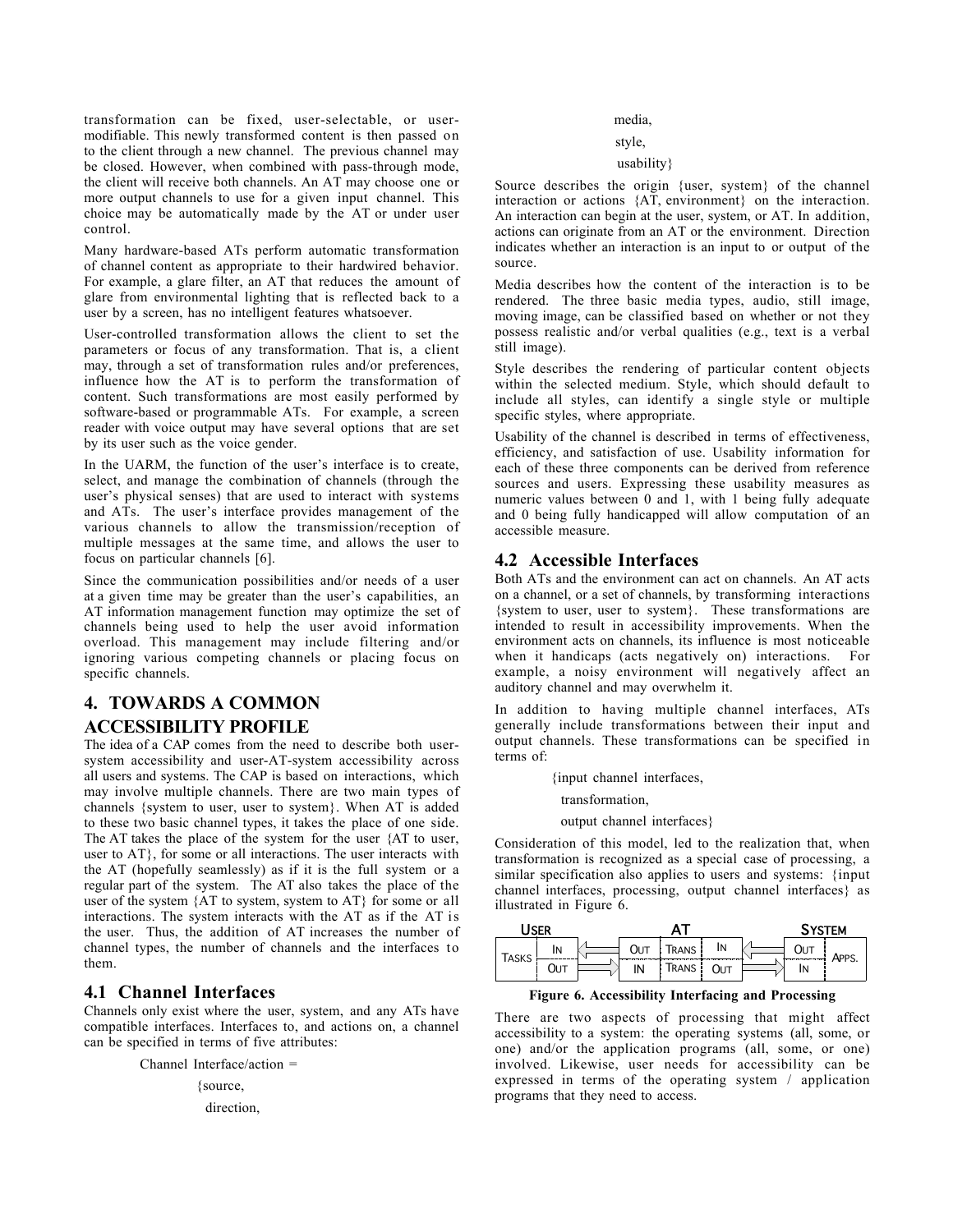### 4.3 The Common Accessibility Profile

The Common Accessibility Profile (CAP) can be used to describe all components involved in accessibility {users, systems, ATs, and environments}. It is based on combining the concept of accessible interfaces and the concept of interface channels, as discussed above. The CAP is defined as:

 $CAP = \{input channel interfaces \}$ 

direction, media, style, usability},

processing,

output channel interfaces {source,

direction, media, style, usability}}

The CAP of each component may involve one or more sets of specifications of combinations of input channels interfaces, processing, and output channel interfaces.

### 5. APPLYING THE CAP

CAPs can be used to evaluate handicaps, select AT's, and manage the use of ATs by systems. To apply a CAP, one must first acquire it.

### 5.1 Acquiring CAPs

A database of CAPs for systems and ATs can be developed from existing technical specifications. This can be further enhanced over time by adding user feedback, if the CAP database is made publicly accessible. User feedback such as consumer ratings and/or reviews can differentiate solutions, assesses their quality, and evaluate product appropriateness from a consumer perspective.

Such user feedback, even if sparse or incomplete in nature, can identify the need for new AT products as well as provide feedback to existing AT products.

The development of CAPs for users and environments can be performed through tools that work with the CAP database. Such tools can also help users to select the most appropriate ATs to improve their accessibility.

### 5.2 Applying the CAP to Identifying Handicaps

We can apply an algorithmic approach to the use of the CAP when identifying handicaps, as shown in Figure 7.

The starting point is an identified user and system. A user's tasks (1) lead to the selection of specific operating systems and/or application programs to be used. Where particular selections are not made, this defaults to the selection of all known systems, operating systems, and/or applications. These processing requirements are compared (2) to system processing capabilities to select the channels needed for interacting with the user. This involves identifying channels (3a) to send information to the user and identifying channels (3b) to receive user communication.

Once these channel selections have been made on the system side, there remains a need to check whether or not the user has the ability to use these channels (4a, 4b). In situations involving multiple users, considerations must be made for each user.

If users do not have the ability to use some subset of these channels, handicaps exist. Further handicaps can be identified by the addition of environmental noise CAPs. These CAPs may add environmental handicaps to channels.



Figure 7. Identifying Handicaps Based on the CAP

All of the resulting handicaps are opportunities for ATs. Thus, by starting with user and system CAPs, one can identify user needs that are handicapped.

### 5.3 Applying the CAP to Selecting ATs

Given the CAPs of the user, system, and environment; the CAPs of potential ATs; and information on handicaps (in terms of channels), we can develop an algorithmic approach to the minimization of handicaps.

The set of handicaps previously identified, can be used to find an AT that best minimizes as many of the handicaps as possible and that interfaces with the system, the user, and the environment. For an AT to interface with the system, it needs to be compatible to the systems' properties (media, styles, operating systems and/or applications). To interface with the user, the AT should use skills that the user has (e.g., literacy). To interface successfully, the environment should not excessively handicap the accessibility of selected channels (e.g., noisy environments can handicap speech output),

Additional information that may be useful in selecting among ATs includes: the time to get the AT working, its cost, and the identification of any benefits to its use. Time needed to get an AT working includes both how long it takes to set up the AT for the initial installation and how long it takes when starting up the system to also start up the AT. Cost refers to the constraint of the consumer's budget and describes sources of funding. Benefits can be identified by a cost/benefit analysis. Desirable benefits include improvements in access and usability.

Once an AT has been selected, its CAP can be added to the CAP of the system. However, the addition of an AT may introduce new handicaps (e.g., the best choice may require a skill the user does not have) that may require additional ATs. Thus, the process of identifying handicaps should be repeated after an AT has been added. If there are any handicaps remaining, handicap minimization can be repeated until accessibility has reached an acceptable level.

CAPS can also be used to help select combinations of systems and ATs for use in multi-user settings, such as those provided by educational institutions.

### 5.4 Applying the CAP to Managing ATs

CAPS can be used within a system's context to provide the system with information about how best to interface with its user and any ATs being used within the current environment.

CAPs can be created for different base and alternate configurations of users, environments, systems and ATs. These configuration CAPs can be entered directly into a system or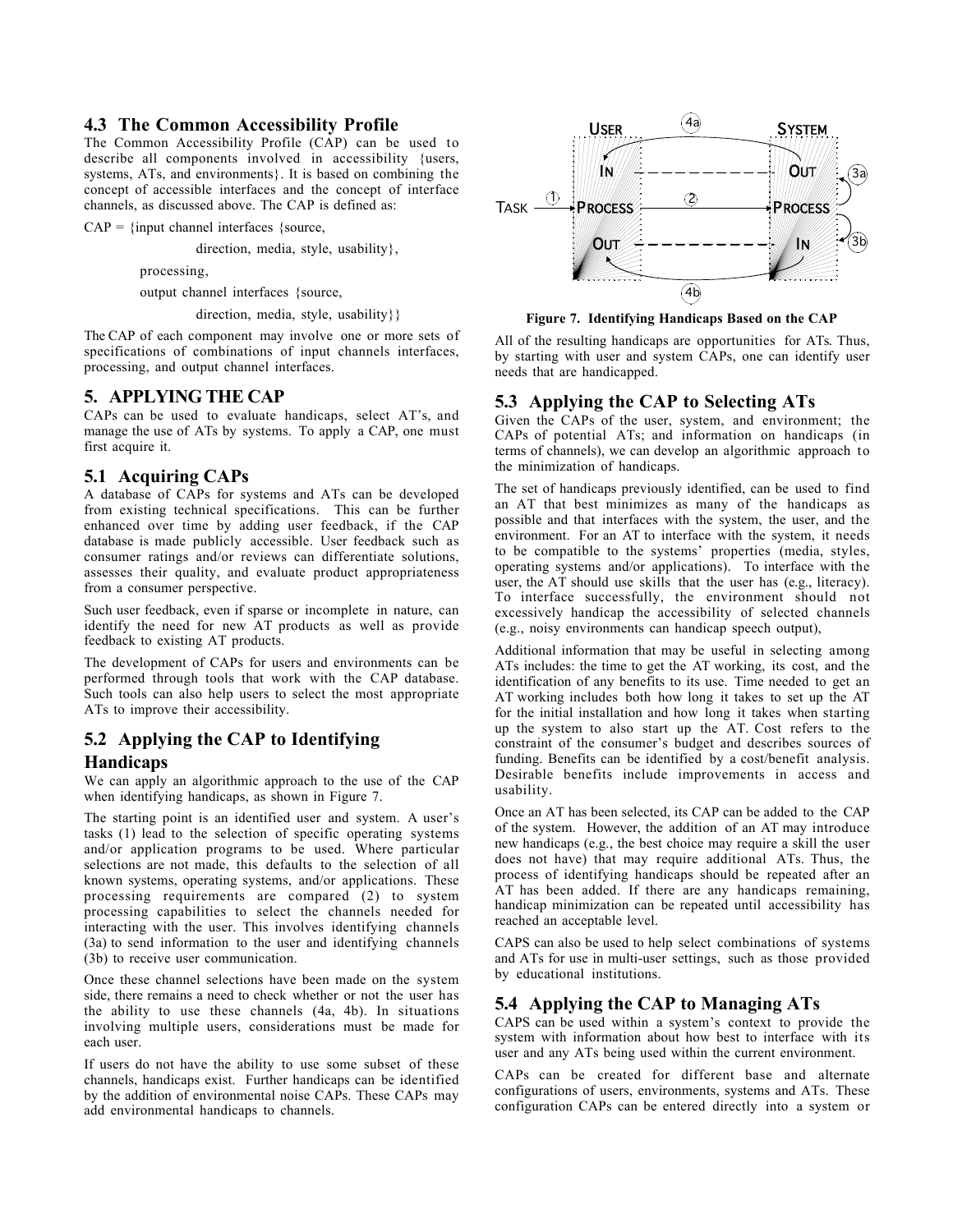created externally and then downloaded into these systems and/or accessed by these systems when required. They can be further loaded into ATs or accessed by ATs in situations where ATs are programmable.

#### *5.4.1 Developing a Base Configuration*

An initial base configuration of a situation can be described in terms of the set of CAPs representing all relevant systems, ATs, users, applications, and environments. This requires the identification of the basics that are needed for accessibility, any optimal connections between multiple ATs, and any user preferences to add.

The base configuration must include the most optimal connections among all the ATs. Optimal connections reduce handicaps. To identify these connections, the CAPs of each AT will need to be compared to ensure that no two ATs contradict each other. Such contradictions might increase rather than reduce handicaps.

User preferences may be realized through either AT programmable settings or AT-system configurations. The CAP of an AT can include information about available user preferences based on the different usability ratings provided for different channels. This information may assist in the optimal configuration of AT.

A base configuration CAP can be developed by selecting CAPs for appropriate system(s) and  $AT(s)$  from a standard database of CAPs and then entering CAPs for the intended user(s) and environment(s). A base configuration may be produced during the selection of ATs or later once the ATs have been procured and installed.

#### *5.4.2 Developing Alternate Configurations*

Once a base configuration has been established, it is possible to develop alternate configurations that respond to changes based on the needs of one or more specific users, applications, and/or environments.

Differences between users and even within a single user over time provide different accessibility needs. This is especially important in educational settings where multiple students with different accessibility needs may make use of a limited number of systems and ATs in an accessible lab. Different users have different abilities, skills, and/or preferences as well as different task needs when using the same system at different times [6]. As a result, alternate configurations may be developed for multiple users to share the same system. This allows users who need different AT configurations (including configurations without ATs) to use the system. Alternate configurations may be developed either proactively or in response to such short-term changes.

Users of a system may utilize specialized CAPs when switching among various applications according to the task they are performing. Alternate CAP configurations may be developed for different applications which make use of different media / styles with differing levels of usability. The use of specialized application specific CAPs can increase the accessibility of each individual application.

The physical environment within which the user is using the system may not remain stable. Alternate CAP configurations may be developed either proactively or in response to different environments. This allows the system to have ongoing awareness of its environment. The accessibility of mobile

computing could benefit from the application of alternate CAP configurations that respond to changes in the environment.

The CAP for a new alternate configuration should start as a copy of the base configuration CAP. This new alternate configuration CAP can then be modified in one or more of the following manners: including additional (system / AT) CAPs from the standard database of CAPs, entering new and/or modifying existing (user / environment) CAPs, and/or deleting (system, AT, user, and/or environment) CAPs that do not apply to the new alternate configuration. There is also the need to be able to delete alternate configurations which no longer apply.

#### *5.4.3 Reconfiguring Configurations*

Changes to one or more of the system, AT, user, applications, and/or environment may result in the need to reconfigure the base and/or alternate CAP configurations. Changes can result from upgrades or replacements to the existing system (including additions or changes to the set of applications), the addition of new ATs and/or upgrades or replacements to existing ATs, changes in the regular environment, and/or permanent changes to the user(s).

As noted above, differences between users and even within a single user over time provide different accessibility needs. Progressive or permanent changes to one's abilities, skills, and/or preferences mean that each individual user may have different accessibility needs at different times. Such progressive or permanent changes to the user will involve a need to reconfigure their CAP configuration.

Educational institutions are likely to have the need to reconfigure existing configurations based on changes to the user population at least once per term or semester. Ensuring that a system can be changed when needed and can continue to meet the needs of multiple students will achieve the goal of serving the most students with the fewest resources.

Permanent modifications will change existing base and/or alternate CAPs. Temporary modifications can be accomplished by creating new alternate configurations.

### 6. CONCLUSIONS

The CAP focuses on the CAPabilities of users, systems, and ATs and the minimizations of handiCAPs from the environment and incompatibilities among users, systems, and ATs.

The CAP provides a basis for identifying and dealing with accessibility issues in a standardized manner. CAPS can readily be developed for existing systems and ATs and can be custom developed for specific users and environments.

CAPS can be applied to identifying handicaps and to selecting and managing the use of ATs for individual users and for select groups of specific users.

The CAP can be used to help select and support combinations of systems and ATs for use in multi-user settings, such as those provided by educational institutions.

### 7. REFERENCES

[1] ABLEDATA *Database of Assistive Technology*. 2003, March 12. Available at: www.abledata.com/Site\_2/search.htm